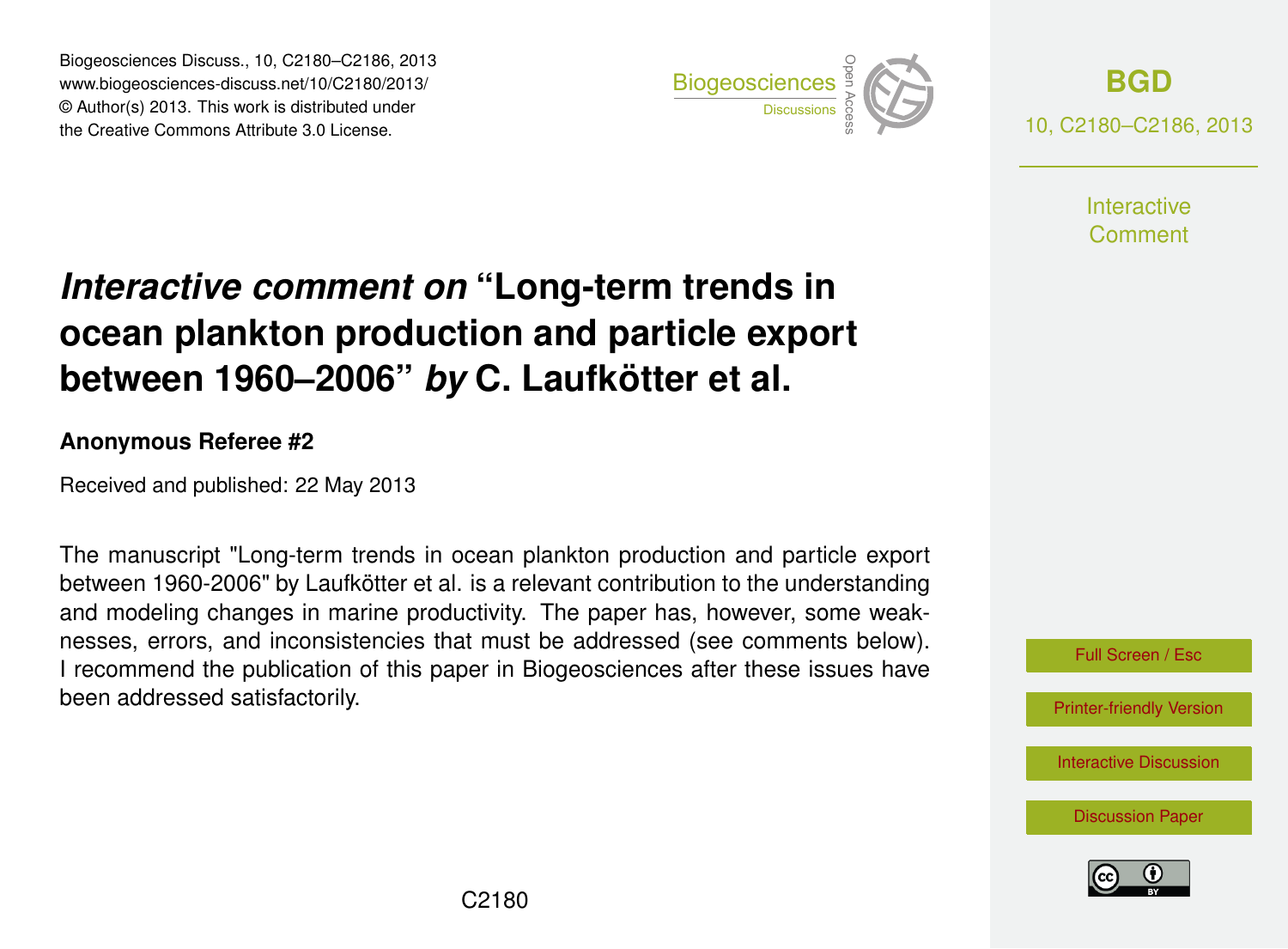## **1 General comments**

1. The authors do not show convincingly that this paper presents novel results. Large parts of the paper (particularly sect. 4.2 and 4.3) is about reproducing results from previous studies without relevant new findings. The conclusion section is vague and largely an outlook on potential future studies. I recommend to rewrite the conclusions and strongly encourage the authors to highlight why this paper is novel and important (possibly already in the introduction).

2. One point I miss in this paper is a discussion of the analyzed trends with respect to internal variability. Natural climate variability such as ENSO cycles or the NPO can cause considerable variations in productivity and ecosystem structure (Masotti et al., Biogeosci., 2011; Patara et al., Ecol. Mod., 2012). In a paper that analyzes a hindcast simulation of less than 50 years I would have expected a discussion to what extent the results could be affected by natural variability, e.g. that trends could be indistinguishable from internal variability.

3. Iron is an essential nutrient and an adequate representation in models is required to be able to simulate the observed variations in marine productivity (Schneider et al., Biogeosci., 2008; Misumi et al., Biogeosci. Discuss., 2013). This is not discussed explicitly in the present paper and no information about the assumed dust input is provided. How sensitive are the presented results to assumptions for aeolian iron fluxes?

4. The model description (sect. 2.1) is very detailed and includes an extensive set of equations in the appendix. Although I appreciate well documented methods, it is rather unusual for a model that already was described in previous papers. It is not clear if the model has been modified for this study or not. I suggest that the authors point out to the reader which parts of the model have been modified (or not) and focus on these modifications. For model components that are the same as described in Moore et al. (2002, 2004) and Doney et al. (2006) the text and appendix can probably condensed

10, C2180–C2186, 2013

Interactive Comment

Full Screen / Esc

[Printer-friendly Version](http://www.biogeosciences-discuss.net/10/C2180/2013/bgd-10-C2180-2013-print.pdf)

[Interactive Discussion](http://www.biogeosciences-discuss.net/10/5923/2013/bgd-10-5923-2013-discussion.html)

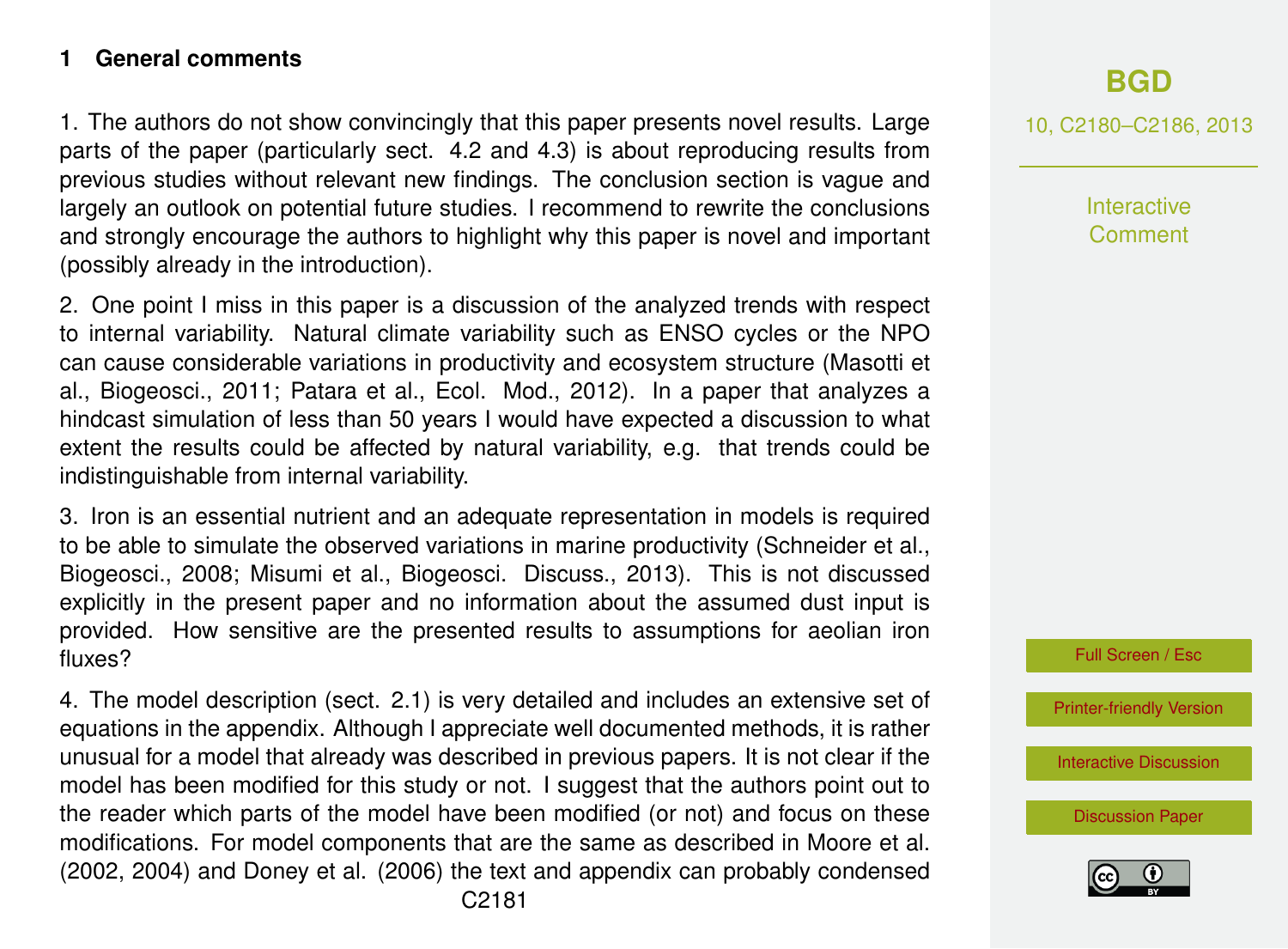to describe only the most essential points with respect to this study and refer to the original publication for details.

5. In contrast to the model description the description of the model setup and forcings (sect. 2.2) as well as the trend analysis is rather short. I think this should be extended somewhat. Do you prescribe dust/iron fluxes to the ocean, and if so how? How is the input of freshwater and nutrients from river runoff modeled? How are trends calculated exactly (see also specific comment below)?

6. In parts I find the paper somewhat long-winded. I think the text could be tightened somewhat by using a more precise language and shorter, clearer phrases.

# **2 Specific comments:**

P5924,L24: I would phrase this a bit more carefully. Changes in wind patterns or salinity can outweigh the temperature effect. E.g. "Warmer surface waters generally increase ocean stratification and reduce..." You might also point out here that temperature is particularly important at low to mid latitudes while salinity effects are more prominent at high latitudes, and refer to Capotondi et al. (2012, JGR-Oceans)

P5925,L1: This sentence is awkward and I had troubles to understand it. I suggest to reformulate it. For example: "In addition, seawater has become more acidic due to the uptake of anthropogenic CO2 by the oceans. Compared to preindustrial times, ocean pH at present...".

P5925,L20: I suggest to remove "still". The use of this word implies an earlier expectation that this should have changed until now or that is about to change soon, which is not a qualified statement.

P5927,L22: Are the C/N/P ratios fixed to the well-known Redfield ratios? If this is the case, the authors might want to refer to it here.

10, C2180–C2186, 2013

**Interactive Comment** 



[Printer-friendly Version](http://www.biogeosciences-discuss.net/10/C2180/2013/bgd-10-C2180-2013-print.pdf)

[Interactive Discussion](http://www.biogeosciences-discuss.net/10/5923/2013/bgd-10-5923-2013-discussion.html)

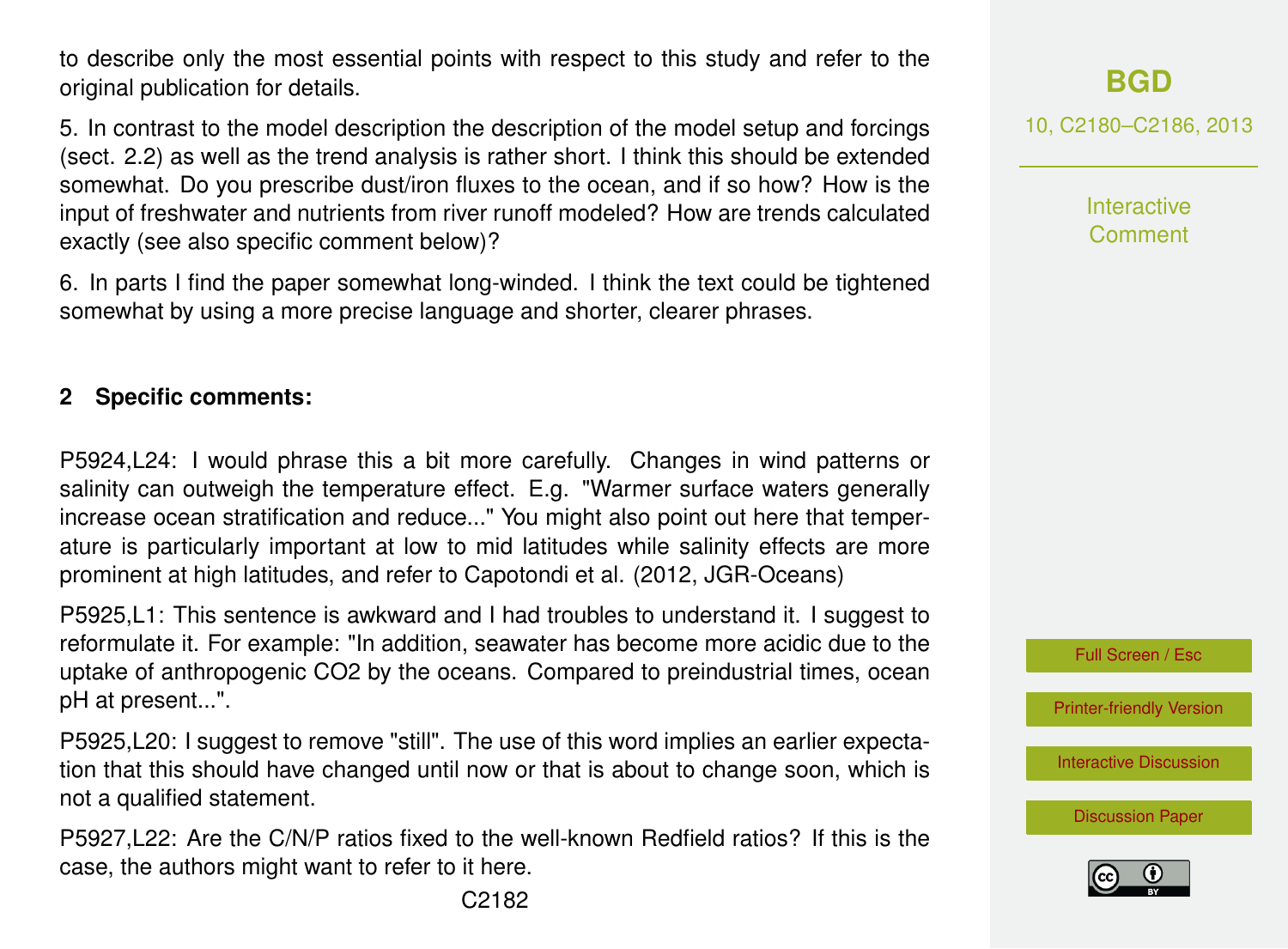P5929,L12: I suggest to write "The ocean component of CCSM3 was forced with..." in order to make clear that ocean-only model simulations are performed and not fully coupled simulations with CCSM3.

P5930,L6: The statement about parameters that have been modified should go to the model description in section 2.1. It should be explained why these parameters have been changed when discussing the differences to the original BEC model described in Moore et al./Doney et al. (see also general comment above).

P5931,L5: Should this read "48 PgC/yr" instead of "4.8 Pg/yr"? Or are the units wrong?

P5931,L20: Please specify the temporal resolution of your data for calculating the linear regression. Do you calculate the regression from monthly data for each month of the year or for annual mean values?

P5931,L24: Are the first ten years 1950-1960 or 1960-1970? Please clarify.

P5932,L7: Looking at Fig. 2d it seems that EP decreases to 94

P5932,L10: "Export production increases in ... and in the Polar Southern Ocean > 60S.": Is this true? In Fig. 2d I see no significant trend in the Southern Ocean until about year 2000 and then a decrease of 10

P5932,L12: "All other areas display changes of less than 5

P5932,L20: It should be mentioned here that the trends in NPP are weaker only in relative terms, in absolute values, the changes in NPP are larger in many regions.

P5932,L21: "The amplification of trends between NPP and export...": This sentence is somewhat awkward. I suggest something like "The trends in EP are amplified due to changes in export efficiency."

P5932,L23-26: The line of argument provided here is not very convincing because the export efficiency is defined as EP/NPP and thus correlated with EP and NPP by definition. Further, in some regions the export efficiency decreases (Fig. 1f) which 10, C2180–C2186, 2013

**Interactive Comment** 



[Printer-friendly Version](http://www.biogeosciences-discuss.net/10/C2180/2013/bgd-10-C2180-2013-print.pdf)

[Interactive Discussion](http://www.biogeosciences-discuss.net/10/5923/2013/bgd-10-5923-2013-discussion.html)

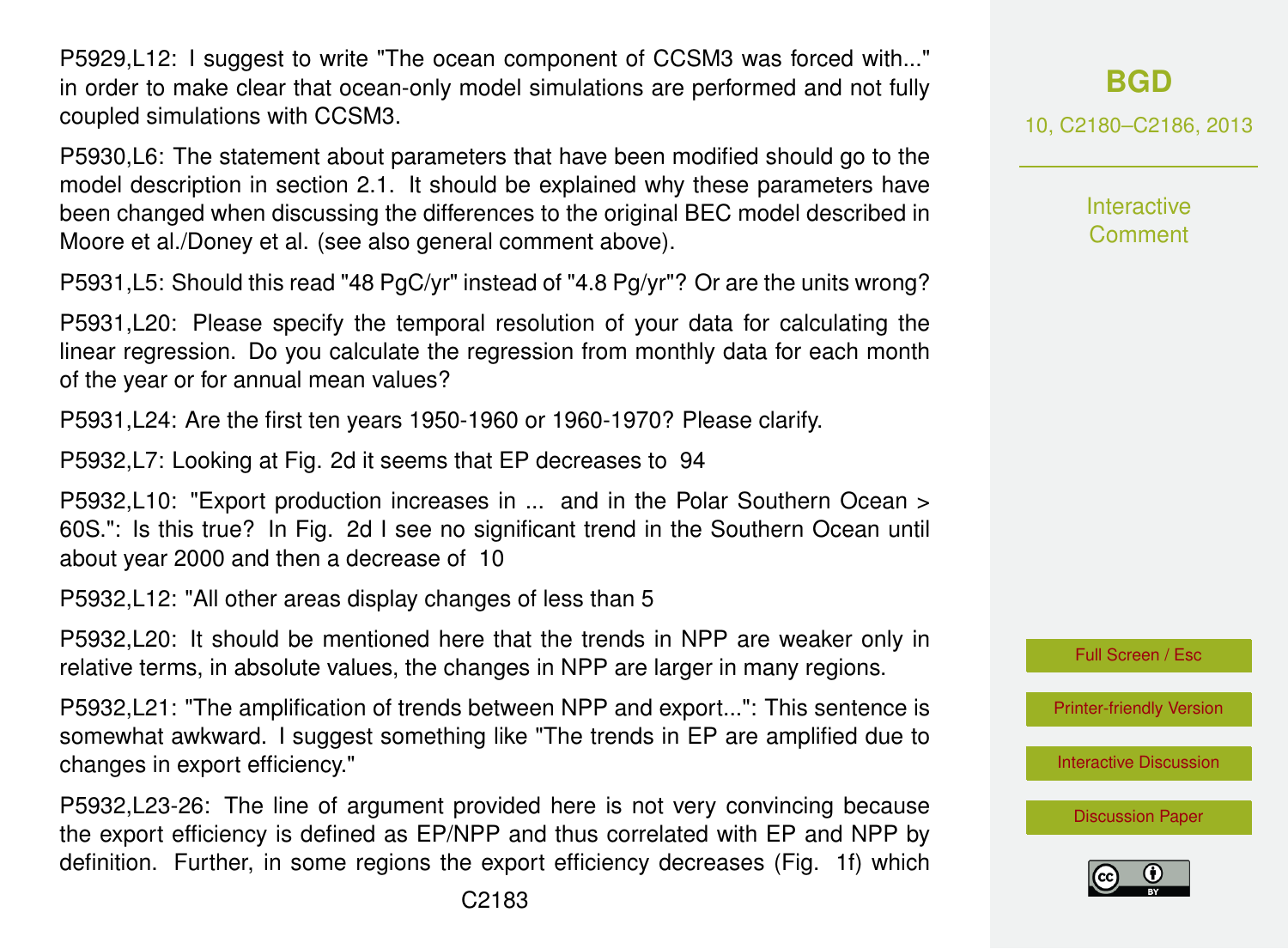indicates that there the trend in EP is weaker than in NPP.

P5933,L1: The reference to Fig. 3 is ambiguous here. Does Fig. 3 show the correlation for the global mean (which is not discussed in the text) or for the low latitudes? If the latter is the case, why don't you also show the high latitudes in a different color? Further, the reference should then go after "low latitudes" to make it clear.

P5934,L16: I think temperature should also be mentioned as a controlling factor here.

P5936,L2: From Fig. 5 it is not clear that there are substantial changes in both light and nutrient limitations as only the combined effect is shown. I suggest to add four additional panels where the individual effect of light and nutrient limitation are shown.

P5936,L13: Doney et al. (2007) is the wrong reference here as this paper only deals with ocean physics and not with NPP. Also, if the findings are confirmed by several authors as you write, I suggest to pick a study that was performed with a different model brand than NCAR.

P5937,L4: I don't see why warming of the surface ocean can directly lead to nutrient stress. Warming can lead to increased stratification but as it is stated here it implies an additional direct effect of warming on nutrient availability. Please clarify.

P5942,L16: This sentence is awkward. I suggest to just write "..., we use chlorophyll measurements only."

P5945,L20: The models in Steinacher et al. (2009) are not forced with CO2 concentrations but with anthropogenic CO2 emissions for both the historical period and the future scenario. Please clarify.

P5947,L5: In addition to the ecosystem representation in models the temperature dependency of phytoplankton growth plays also a role. Schmittner et al. (2008) find an increase in global NPP due to an intensified microbial loop although the export is decreasing. The different effects of temperature on NPP and EP should be discussed here.

**[BGD](http://www.biogeosciences-discuss.net)**

10, C2180–C2186, 2013

**Interactive Comment** 

Full Screen / Esc

[Printer-friendly Version](http://www.biogeosciences-discuss.net/10/C2180/2013/bgd-10-C2180-2013-print.pdf)

[Interactive Discussion](http://www.biogeosciences-discuss.net/10/5923/2013/bgd-10-5923-2013-discussion.html)

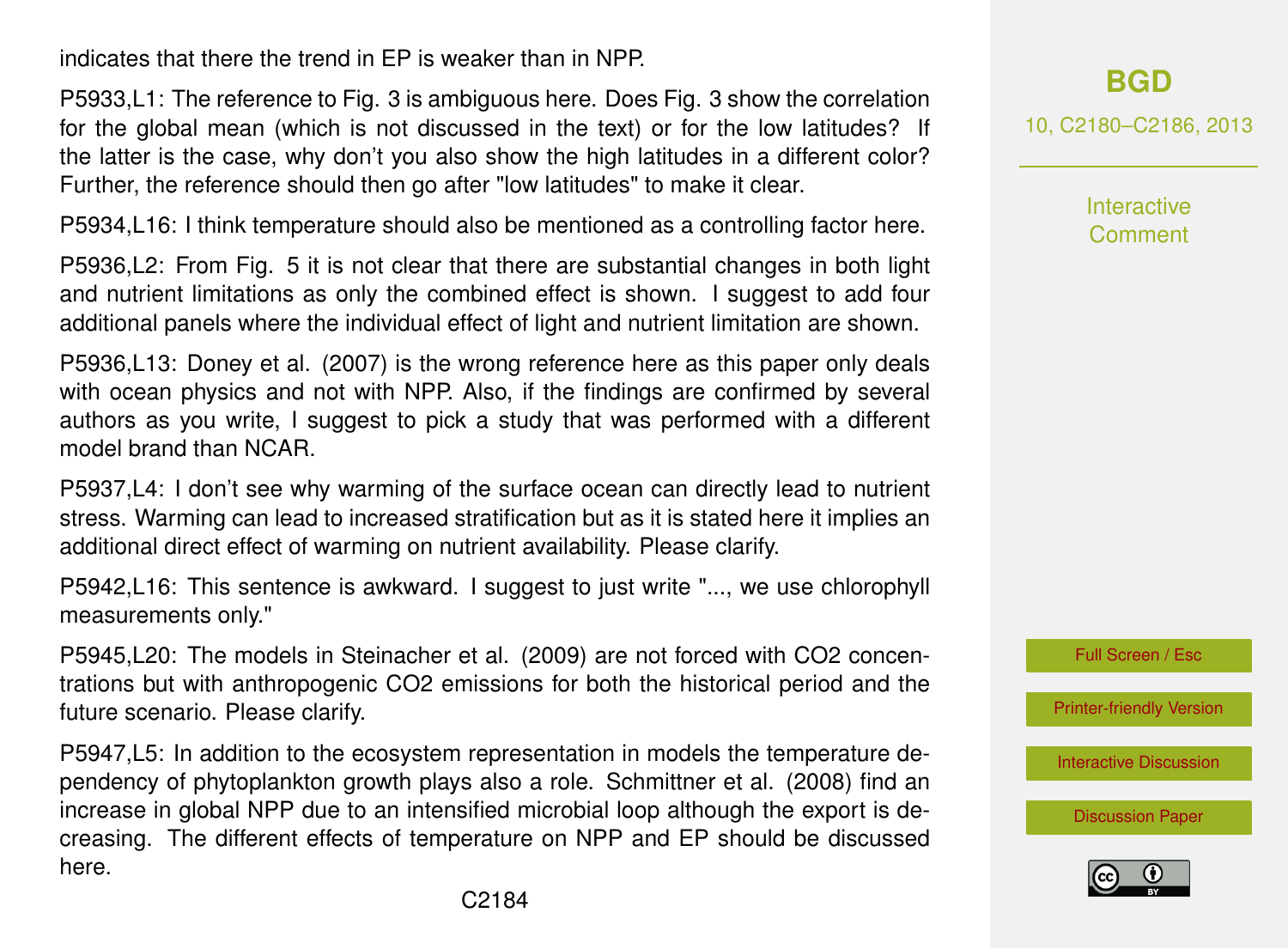P5948,L9: I think this should read "decreased light limitation" or "increased light availability".

P5948,L20: "...climate change as been weaker...": Weaker than what? Please clarify.

P5949,L4: I cannot distinguish model parameters that should be bold from others.

Table 1: Description is missing for the last parameter  $(Q_{\sf data,coeff}^{\sf Si}).$ 

Fig. 2: Panel labels are wrong (a) should be (b) etc. Description of panel (a) is missing.

Fig. 3: This caption is too brief. Are this global mean values or for a specific region? Further, the plot shows NPP as a function of absolute SST rather than changes in SST as written in the caption.

Fig. 5: Please indicate whether negative values indicate less limitation (more production) or less production (more limitation) to make the figure easier to read. Also, a period is missing at end of the caption.

Fig. 6: The axis labels are confusing here. Please move them to the left (y-axis) and below (x-axis) the tick labels. Further, superscripts should be used for  $m^2$  and  $m^3$  and the labels (a) and (b) for the panels are missing in the figure. Please also add units to the growth rate color bars.

Fig. 7: I don't fully understand this figure. Please explain what the values on the y-axis mean.

## **3 Minor editorial comments:**

P5924,L25: This should probably read "...and reduce[s] the mixing...".

P5928,L11: Missing space between "using" and "a quadratic".

P5930,L13: I think this should read "...larger than 0.95, but [only] 0.56 for chlorophyll...".

**[BGD](http://www.biogeosciences-discuss.net)**

10, C2180–C2186, 2013

**Interactive** Comment

Full Screen / Esc

[Printer-friendly Version](http://www.biogeosciences-discuss.net/10/C2180/2013/bgd-10-C2180-2013-print.pdf)

[Interactive Discussion](http://www.biogeosciences-discuss.net/10/5923/2013/bgd-10-5923-2013-discussion.html)